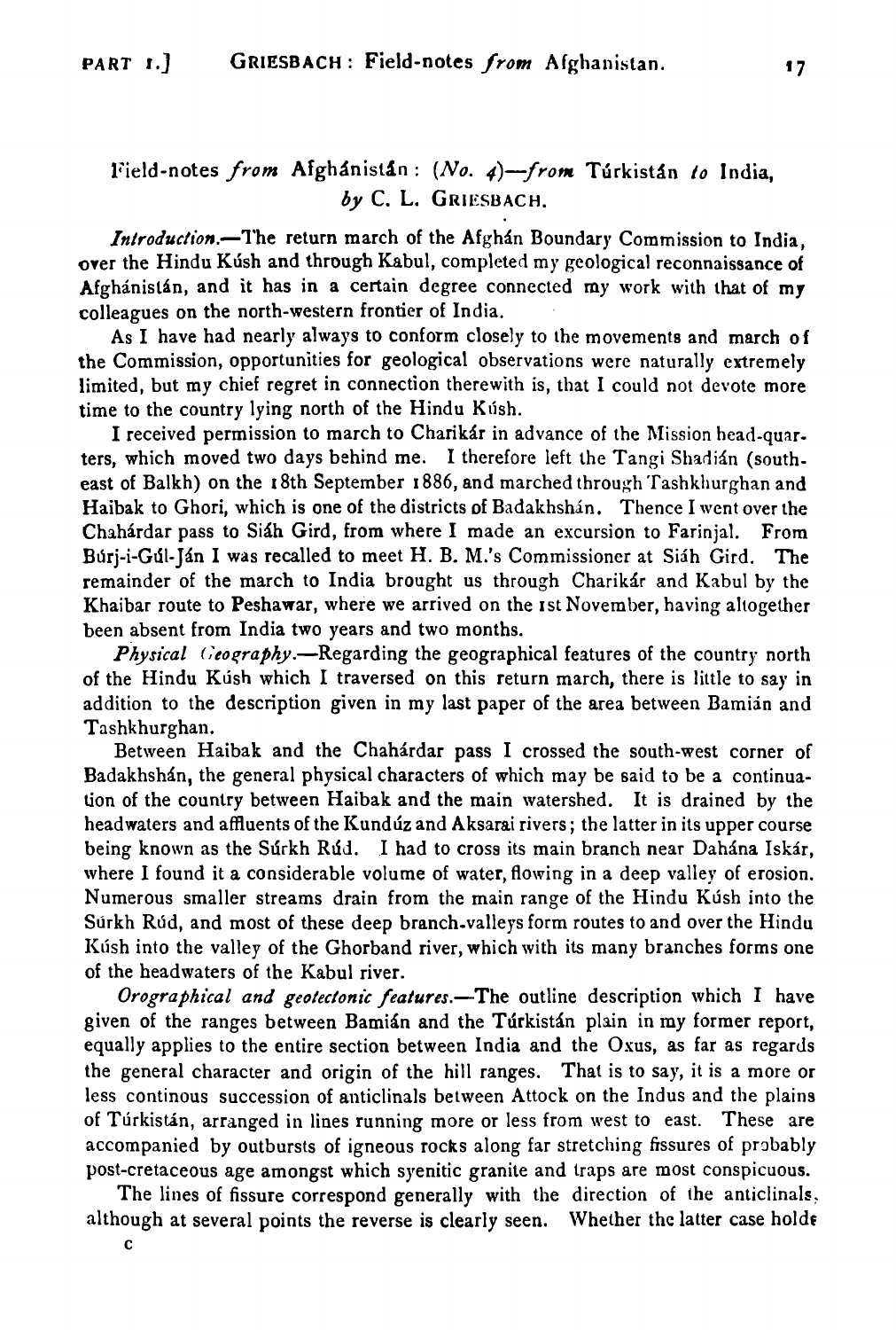good in the ranges which form the system of the north-east Hindu Kush and the ranges of Kafiristán I cannot say, but think it is probable.

Intrusions along lines of fissures, some of them on a very large scale, are seenin the Hindu Kush range, the Paghman hills, the hills around Kabul and east of that city where they form the eastern Lataband and many of the minor ranges on the route to India.

**Anticlinals** of *!he* Kora *Koh and* Karmard.-The high anticlinals of the **Kara**  Koh and the Karmard neighbourhood flatten out considerably as they strike eastwards, forming wide depressed table lands between the lines of folds. Such for instance are the flats south-east of Haibak and Ghori, which are divided by widely arched anticlinals. South of Ghori the cretaceous rocks, which form the main mass of the country, rise again into a series of wide arches, which are eventually lost or at least very much obscured by the eruptive rocks of the Hindu Kush. The Zindjitak Icotal for instance leads over one of these wide anticlinals, the southern flank of which is denuded by the system of the Súrkh Rúd. The Hindu Kúsh is formed probably by a system of parallel flexures, which result in a series of separate ranges as it were, but the structure is greatly obscured by intrusive igneous rocks, chiefly hornblendic granite, which has altered the neighbouring formations into metamorphic-schists. The main mass of the Hindu Kush is a mighty chain with elevations of from **14** to **16,000** feet even in its south-western portion, and it bears distinct traces of having undergone extensive glaciation in recent geological times.

The eastern half of my last section in Afghanistan belongs to the drainage of the Indus, by the basin of the Kabul river, which with its many affluents has deeply eroded the southern slopes of the Hindu Kúsh and the ranges south and east of it.

The country still bears the same character of great anticlinal folds forming parallel ranges, with intrusions of granite and trap which have metamorphosed the greater part of the sedimentary strata composing these ranges. Here tbe general strike of the intrusions is across the direction of the anticlinals, being mostly in a line from south-west to north-east, whereas the direction of the anticlinals is nearly uniformly from west to east.

*Literature*.—The literature relating to matters connected with the geology or mineral resources of Afghinistin is very limited, and is mostly confined to descriptions of places and districts on the frontier or of Southern Afghánistán.

The only authors which I found treating of geological matters connected with Northern Afghánistán are the following :-

- P. B. LORD-Some account of a visit to the plain of Koh-i-Dámán, the mining **district of Ghorband, and the pass of Hindu Klish, &c., Jour. As. Soc. Beng., Vol.** VII, **page** 521.
- J. PRINSEP-Report on ten specimens of coal from Capt. Burnes. Jour. As. **Soc. Beng.,** VII, **page 848.**
- **MAJOR VICARY-On the geology of the Upper Punjab and Peshawar. Quart. Jour. GeoI. Soc.,** VII, 1851, **page 38.**
- DR. A. FLEMING-On the Geology of part of the Suliman range. Quart. Jour. **Geol. Soc., IX, page 346.**
- CAPT. HAY-Fossil shells discovered in the neighbourhood of Bajgáh, Afghánistán. Jour. As. Soc. Beng., IX, page 1126.
- E. E. DRUMMOND—On the mines and mineral resources of Northern Afghanis**tán.** Jour. As. Soc. Beng., X, page 74.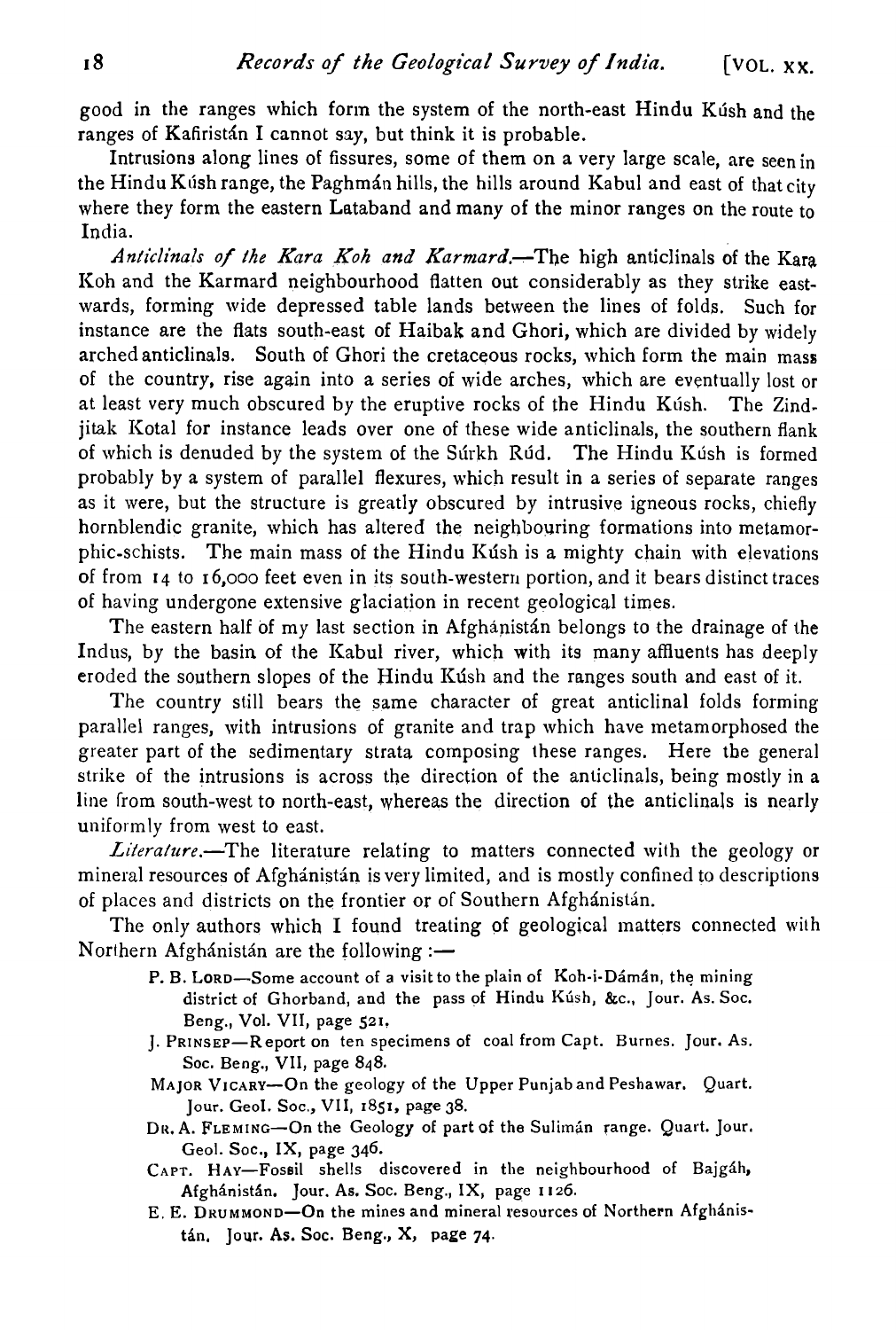- **H. R. MepLicort-On geological specimens from Afghanistan. Proc. As. Soc.** Beng., **1880,** pmge 3.
- H. B. MEDLICOTT-On rock-salt from the Kuram valley. Proc. As. Soc. Beng., 1880, page **123.**

*Geology*. -The geological structure of the section between Turkistan and Peshawar is simple, in spite of the great changes which have taken place near the numerous intrusions of igneous rocks.

The prevailing rocks belong still to the upper cretaceous period, mostly in the form of hard limestones covering with a thick skin the greater part of the area traversed. Below this, where deep erosion combined with high flexure has exposed the base of the cretaceous series, some members of the older formations appear. 'The " red grits " and dark shales of the upper jurassics are easily recognized, and are seen at several places; but only at one spot, on the Fazak or Bazak pass north of the Chahardar pass in the Hindu Kush, did I see any rock, which could be identified as older than jurassic. The rock in question is, I believe, carboniferous, and is an eastern continuation of the Palú Kotal (near Bamián) carboniferous limestone.

The greater part of the country between the Hindu Kush and Attock shows little more than metamorphic and igneous rocks, in which only here and there shoals, as it were, of the upper beds of the mesozoic series were left intact, and those often are highly metamorphosed.

Part of the return march to India, namely the distance from Shadián to Haibak. was over ground I had already visited and described.<sup>1</sup>

*Description of section between Shadián and India.*—Starting from Shadián, southeast OF Balkh, I descended into the Bactryan plain, part of the great valley of the Osus, now filled with tertiary and recent strata and which is in process of dividing into two separate and parallel valleys.

I have had no better opportunity this time of examining in detail the tertiary beds of Tashkhurghan. In lithological character the Tashkhurghan series is not distinguishable from the Mathar or Bamian rocks. On a base of lower tertiaries and miocene marine clays **2** rests an enormous thickness of freshwater beds, chiefly buff and reddish coloured hard clays and sandstone, plant shales and grits, belonging to one structural whole and which I include in the pliocene series.

They rest with their older tertiary base conformably on the upper cretaceous (Exogyra) limestone, and are with the latter contorted and raised up, here and there even vertically. Near Tashkhurghan the hard Exogyra limestone beds pass at **an**  angle of about **75"** to **80"** under the tertiaries, the whole series being favourably exposed by the Tashkhurghan river which forms a transverse valley (one of the tinest gorges in Túrkistán) through the entire series.

The road to Haibak leads along the valley of this river, which cuts transversely through the whole system of flexures. Apparently there is a wide open synclinal north of Haibak which is bounded on the north by several narrow anticlinals and sharp folds. Inside the synclinal north of Haibak some members of the tertiary

<sup>&</sup>lt;sup>1</sup> Rec., Vol. XIX, page 235.

**a Mr. Ney Elias** brought specimens of Ostree rnulticostata, **Desh. var.,** from **the beds** of Tashkhurghan. It is a miocene species, identical with similar forms found in the Herat province and at Kilif.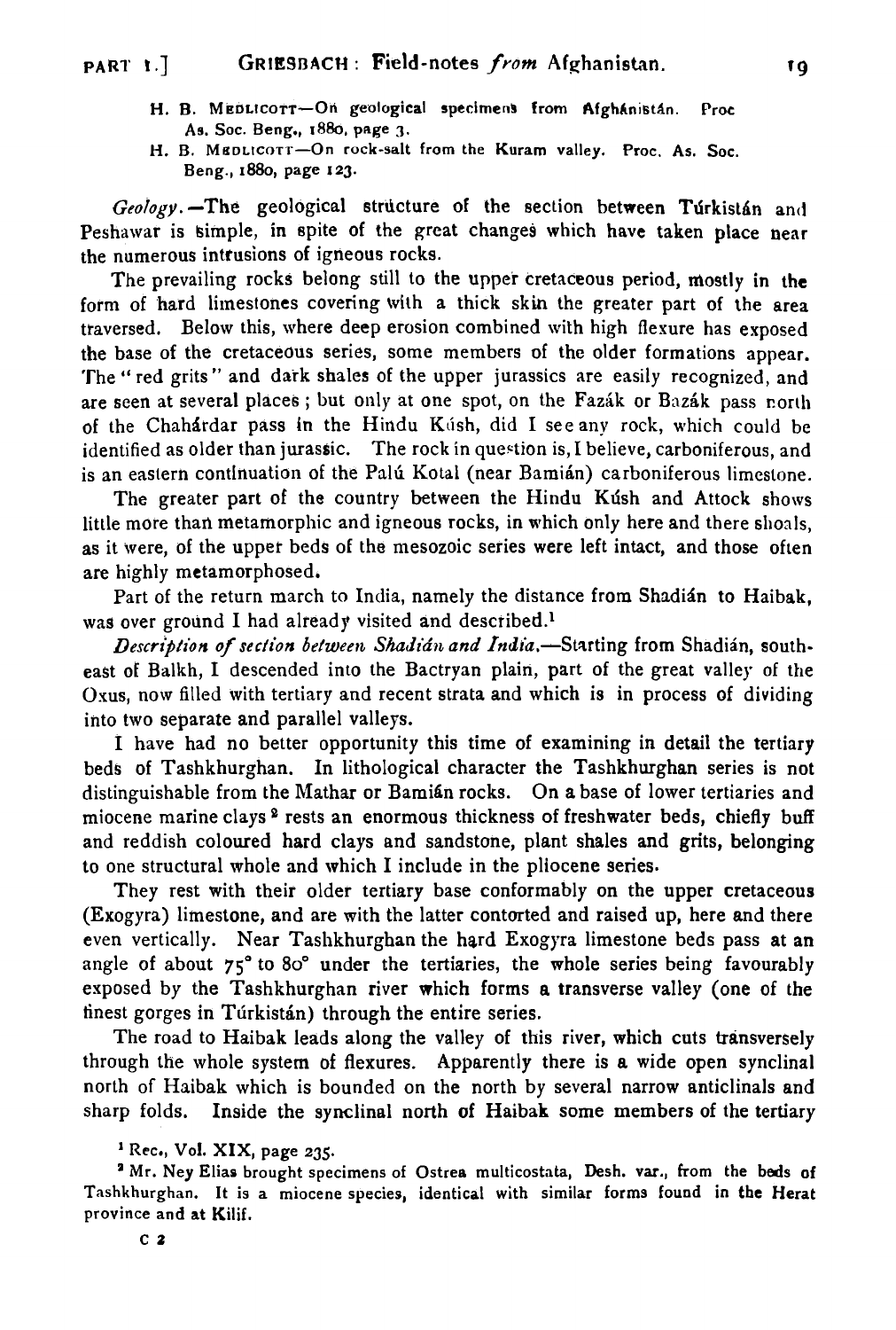system are inclosed and can easily be distinguished by their bright colouring from the underlying dark grey cretaceous limestone. They form some of the lower slopes of the left (west) side of the valley, north-west of the town of Haibak. I did not examine them closely as they were too far off the line of march.

Near Haibak, where the river flows through this synclinal, it forms a wide and very fertile valley, but further north it cuts through several high anticlinals, producing a transverse valley with precipitous sides, often only a narrow gorge, as for instance near the village of Sávád and south of Tashkhurghan.

The geological structure is exceedingly well exposed in this gorge, particularly near Sávád, where the beds of the Exogyra limestone are highly contorted. The lowest portion of the anticlinal is seen to be coarse red grits and brick coloured sandstones of the "red grit group" (upper jurassic or neocomian). The centre of the flexure is just south of the Tashkhurghan gorge and there the red beds dip at a steep angle below the Exogyra limestone, but I question whether I could have made out the true relation of these red grits by simply marching along the route in this gorge. At least from the base of the narrow gorge the true relations of the red grits to the cretaceous limestone are not quite clearly seen. But during our residence at Shadián last summer I observed the same anticlinal at two other points. The Shadián streams erode the cretaceous limestone down to the red grits, which are *in silu* about a mile south of the Tangi Shadián, and they underlie the cretaceous limestone conformably.

To the east of the Shadian valley and parallel with it is the basin of Mar-Mul, a picturesque highland valley, surrounded by enormous and precipitous cliffs. Here also the anticlinal is clearly exposed and the red grits are seen to be well developed, forming a thick band of densely red-coloured beds near the centre of the anticlinal; they dip below the outer (northern) flank of the arch, and also disappear below the high cretaceous cliffs which form the southern margin of the Már-Múl valley. The road which leads from Már-Múl over a high kotal into the Tashkhurghan river valley (east of Már-Múl) creeps along the up turned edges of the " red grits."

The Balkh-ab also traverses the same anticlinal, and the structure of it is laid bare on the steep hillsides forming the valley through which the Balkh-ab escapes to the Túrkistán plain. I have not been on the spot itself, but a clear view of the section may be seen from the high points south and south-east of the Shadián valley. The "red grits" are also here laid bare below the overlying Exogyra limestone.

The thick group of limestone beds which rest seemingly conformably on the "red grits" at Shadián and the ground east of it, shows much the same character which distinguishes this formation in other parts of Turkistan. It forms high precipitous cliffs, generally of a very uniform white to grey, thickly bedded limestone, which besides corals also contains Exogyra, Ostrea, Hippurites sp., Inoceramus, Terebratula, etc.

In some places the limestone is porous, soft and chalky with strings and nests of flints. The upper beds of it are a white porous limestone and shell breccia with many fossils, chiefly bivalves, amongst which a large species of Ostrea is conspicuous. I observed this upper horizon especially well developed at Kafir Kala, about **11** miles south of Shadián, and on the high ground between these points, where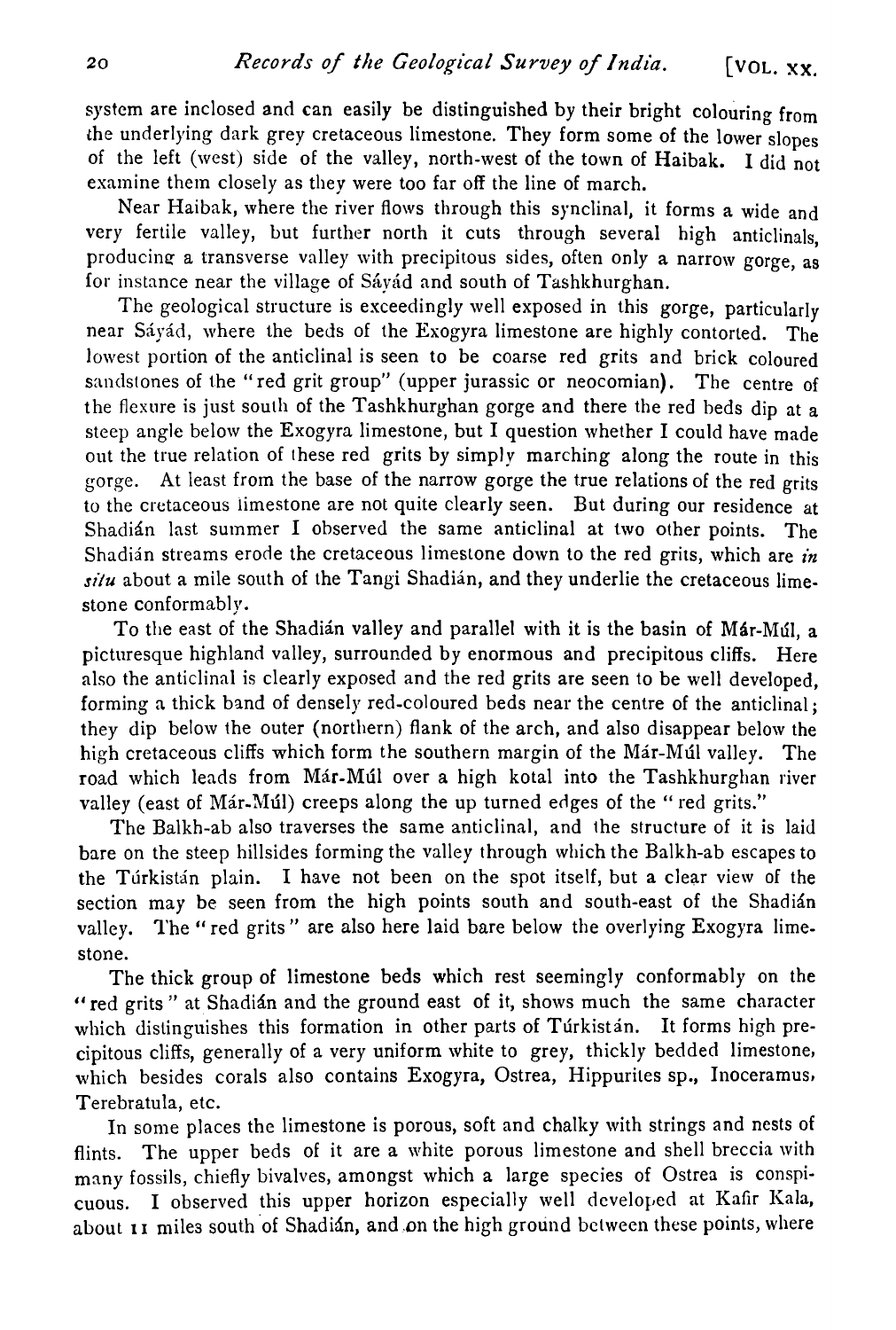it forms the gently undulating grassy downs which cap the Shadián anticlinal, and then gradually slope down to the synclinal depression south of it.

Lithologically this horizon is identical with the uppermost beds of the cretaceous series of North-West Afghanistan; the cliffs of Houz-i-Khuda, between Chakau and Kilanau north of Herat consist of precisely the same rock, and seem also to contain similar fossils. It is quite possible that this portion of the Exogyra limestone series will have to be included in the lower eocene. The latter seems closely connected with the upper cretaceous group in Western Persia and the Armenian frontier and a distinct division between the two formations is nowhere visible.

On the route from Tashkhurghan to Haibak the character of the cretaceous group remains the same throughout, and I believe that the entire thickness (about  $2,500$  feet) of limestones aud marls which composes this formation represents the upper cretaceous horizon. I could not discover any unconformity between the latter and the upper jurassic red grits which are seen to underlie the former near Sávád, south of Tashkhurghan, at Már-Múl and places west of it. That this is not the case in all sections is well shown in the cliffs immediately south of Haibak, nezr the village of Doib, where the unconformity between the red grits and the Exogyra limestone is very marked. (See Records, Vol. XIX, page 249.)

Haibak itself lies in a wide synclinal in which some few remains of tertiary beds are traceable. They form the low slopes and terraces on the left side of the valley, and are evidently conformable to the underlying cretaceous formation.

The road from Haibak to Dahána Ghori crosses two low kotals, east of the Kotali-Archa and a spur which separates the Chasma Shir basin from that of Dahina Ghori.

Both these kotals cross ranges which are the continuation of the anticlinals of Rui and Doáb, south of Haibak. Between each of them extend wide synclinal troughs, which even become depressed tablelands with nearly horizontal bedding. The latter is well seen between Haibak and the Kotal on the road to Robat. I believe some of the lower cretaceous marls crop up below the Exogyra limestone ; the lithological character is precisely identical with the white Daculite maris of Zulfikár and Zorabád. None of the jurassic or older formations crop up along this route.

Near Robit, on the road to Dahina Ghori, and between the latter place and the Kotal-i-Zinjiták trap dykes, with bosses and strips of syenitic granite traverse the cretaceous limestone. Towards the Kotal-i-Zinjiták the number of these intrusions increases rapidly and they widen in extent. The direction of the dykes runs more or less parallel with the strike of the anticlinals, and south of the Zinjitak Kotal the only prevailing rocks are of igneous nature. One enters lhere a broad belt of intrusive rocks with some inclusions of semi-metamorphic strata, forming the main range of the Hindu Kúsh between the Súrkh-Rúd and the Ghorband valley.

The same formation of more or less altered strata with intrusions of granite and traps is seen from the south-western corner of Badakhshan to Attock on the Indus. I believe it is possible, however, to distinguish the main divisions of groups in spite of the alteration which has taken place near the contact with the igneous rocks.

How clearly defined the boundary of the igneous belt with the cretaceous limestone is, may be seen from the heights above the Dahána Iskár or from the Kotal-i-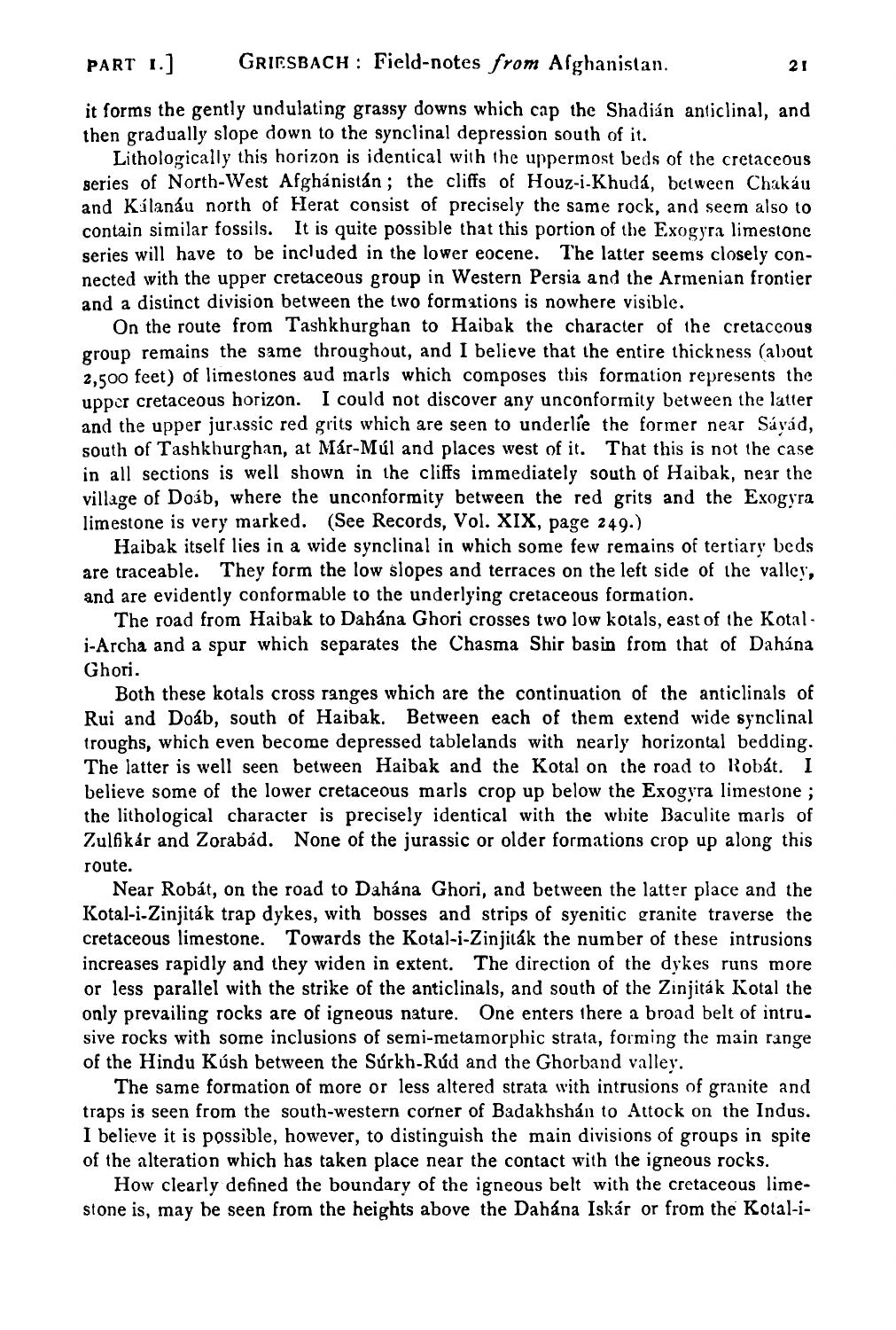Fazák (elevation above sea-level 10,000 feet), south of the former. Looking back on to the country lying northwards, the dark traps and granitic rocks contrast strongly with the light coloured limestones of the cretaceous formation. The igneous  $\overline{\text{in}}$ . trusions form quite a network of dark lines near the boundary of the cretaceous limestone, and this can be seen to extend far away east and westwards of the Zinjiták Kotal. The boundary runs almost due west and east.

From that point to the Indian frontier there is very little change in the geological structure. The most prominent amongst the igneous rocks of the Hindu Kush belt is a syenitic granite, apparently of the same lithological character, and belonging to the same mass of intrusion as the granite of the Northern Ak Robat Kotal, south of Saighán. I found the syenitic granite in great force as a wide belt between ChahArdar camping ground and the top of the Chahkdar pass **14, IOO** feet, which leads over the Hindu Kush. The trend of this belt of granite is almost due west to east and seems to compose the greater part of the Hindu Kush range. Besides this the entire region between the Sdrkh Rdd and the top of the Chahdrdar pass is traversed **by**  numerous granite veins and dykes. The entire series of sedimentary beds which occupy the ground between the granite intrusions has been completely altered by the latter, and has been converted into a succession of metamorphic strata. The prevailing rock is a gneiss with mica schists, but dark coloured phyllites with enclosed indurated limestone are also common. Near Sar-i-Iskdr great trap masses have intruded in the syenitic granite and are found as dykes throughout the mass of hills, over which the Kotal-i-Fazdk leads. The top of the latter shows a few fragments or shoals of hard grey limestone, locally converted into a sugar-grained white marble, which I believe (on purely lithological grounds only) to be cretaceous. In that case I may perhaps look upon the metamorphic beds immediately underlying the white marble as representing the " red grits " and the plant-bearing series. Below this section of the metamorphic series, on the south slope of the Kotal-i-Fazik, I noticed some beds of very hard splintery, dark limestone, which underlies the metamorphic, subcretaceuus series comformably. In it some sections of shells (brachiopods) are visible, and sections of encrinites are not uncommom. It would be difficult to assign any definite age to this limestone, but the lithological character of it is very similar to that of the carboniferous limestone of the Palú Kotal near Bamián, whilst its geographical position in the strike of the latter would point to the possibility of the palzeozoic series also being represented in the Hindu Kdsh.

Between this point and the Koh-i-Dáman near Chárikár the Hindu Kúsh is seen to be formed by a succession of anticlinal folds, traversed by igneous rocks, amongst which syenitic granite is again very conspicuous. As the whole complex of sedimentary strata is entirely changed by contact with these intrusive rocks, any correlation with the sedimentary groups of Túrkistán must be very uncertain.

As I have shown, the section of the Fazdk pass may represent the whole series from the carboniferous to the cretaceous formation. The lowest and highest beds ol the series at least have some lithological characters in common with these two formations.

Immediately south of the Fazak Kotal, near the camping ground of Chahardar great masses of intrusive hornblende granite appear and south of it nothing else is seen but various varieties of the same rock until the top of the Chahdrdar pass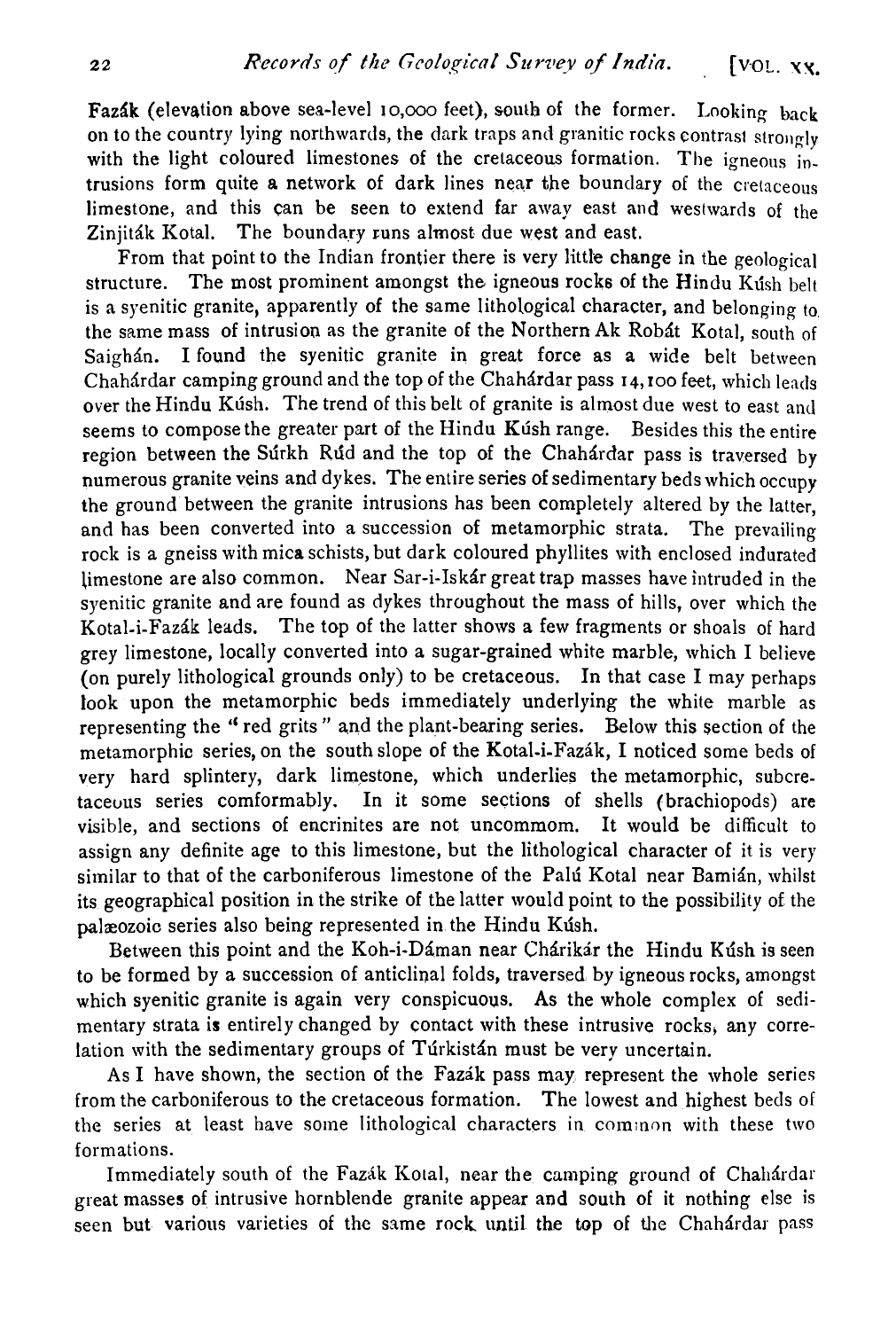(14,roo fcet) is reached where a few shoals of limestone are enclosed in the granite and have been converted into a fine-grained white marble. South of the pass, on the slopes of the Hindu Kush which lead down to the Ghorband valley, large masses, some showing traces of the original structure, of light grey limestone rest seemingly conformably on a series of semi-metamorphic rocks, closely resembling in litho logical character the series of the Fazák pass. In the gorge of the Ghorband river between Búri-i-Gúl Ján and Charikár I also noticed several thin seams of impure graphite in beds of micaceous schist, which resemble the altered beds and graphite seams of the section between Ak Robát and Saighán.

If my supposition is correct that these beds are identical with the Fazdk Kotal series and also with the Palú and Ak Robát Kotal section, then it would appear that the carboniferous and supra-carboniferous beds of Saighán strike across the Hindu Kush, and form a wide belt of greatly crumpled strata, which have been traversed and intruded by igneous rocks, amongst which the most conspicuous is a hornblendic granite. The belt of the latter, which is only of narrow width north of the Ak Robát Kotal near Saighán, widens out so tremendously that the entire main range of the Hindu Kdsh where I crossed it seems formed of it. It appears therefore that the belt thins out westwards; and in all probability it will be found that in the valley of the Upper Balkh-db (Rdd-i-Band-i-Amir) a carboniferous section will be found, free from disturbing granite intrusions.

On both sides of the Hindu Kúsh there are also cretaceous rocks (limestones) resting on the older and altered strata ; here I could not detect an uncomformity, which is very plainly seen in the Bamián Haibak sections.

The remaining distance from Charikdr to Peshawar was done by long marches and along a made road, which offered few good opportunities of making geological observations. The valley and basin of Kabul itself is chiefly composed of igneous rocks (hornblendic granite and traps) with some few portions of altered strata, which crop up at a few places near the margin of the valley, and which form the ranges of the Takt-i-Shah, the Sher Darwaza, the range west and north of the Kabul lake, &c. The valley is filled up by recent and sub-recent formations which form the rich soil for which Kabul has been famous since the earliest times.

Far to the east and north-east, light grey precipitous cliffs are seen to overlie the dark igneous and altered series of Kabul, and I believe I may not be far wrong in identifying these light coloured cliffs with the upper cretaceous, which plays such an important role in the structure of Afghánistán.

The hills of Bútkhák, through which the Kabul river has formed a narrow gorge, theTangi Gharu, consist of the well-kuown red grit group with overlying cretaceous limestone of typical character. The section dips east, but I found that the Lataband and the hills eastwards are formed by a succession of anticlinal flexures, some of them exceedingly perfect. The road from Bútkhák over the Lataband pass to Seh-i-Bába leads over a succession of low spurs of altered cretaceous limestone and igneous rocks associated with the latter. The rock *in situ* on each side of the valley at Seh-i-Bába I found to be a dark trap with veins and masses of light green serpentine.

Some of the lower spurs on that route are hidden under thick deposits of subrecent gravels and reddish clays, which form high level terraces in the Kabul river basin. The road from Seh-i-Bába to the head of the Pari Darra, past Jagdallak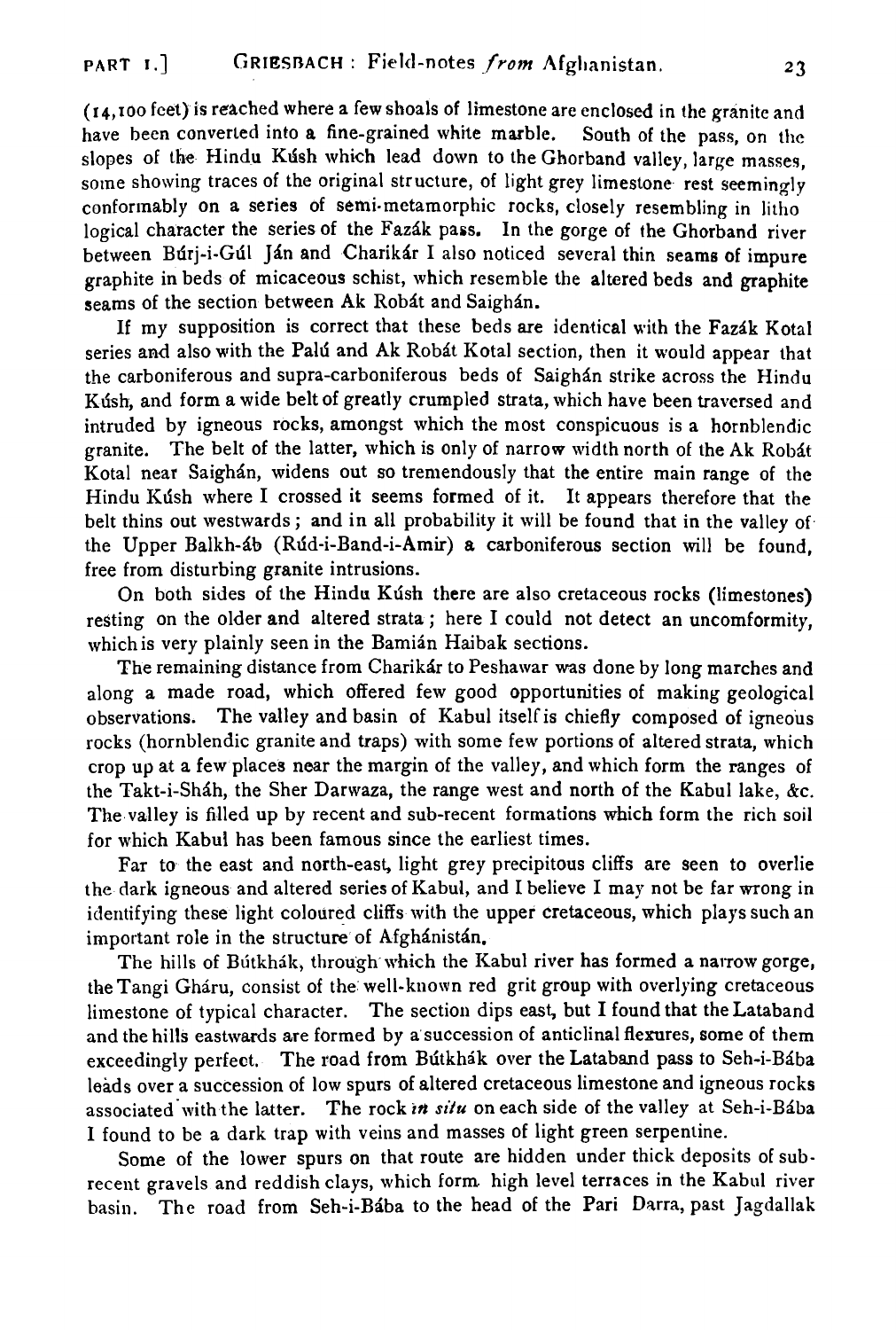fort and over the Jagdallak pass, leads over the same series of altered strata. Near Jagdallak it is a gneissose schist, highly contorted. Further on the road skirts this formation, passing over a succession of low kotals and undulating ground (Pezw $4n$ Kotal, 44th hill, &c.) down to the Gandamak plain.

The greater part of the ground so traversed is composed of sub-recent and possibly pliocene formations. The uppermost portion of them is composed of conglomerates and fine reddish grey sandy clay, very like the aerial (loess) formations **of**  the Chúll. The lower beds, which nearly everywhere show a decided south-east dip. are chiefly composed of soft grey (pepper and salt) sandstones and flaggy sandstoneshales with conglomerates. These deposits bear a strong resemblance to the Manchhars and Upper Siwaliks and are quite distinct from the conglomerates and sands, which are discordantly reposing on them.

Between Gandamak and Rozabád the road crosses a series of low spurs all running more or less north or north-east; they are all composed of soft sandstones and; conglomerates (Upper Siwalilis) with a rolling dip to the east and are overlaid by horizontally bedded loess and conglomerates of recent origin. The latter forms wide gravelly terraces or low plateaux, ending in steep scarps.

East of Rozabád, the higher ranges come close up to the river, and consist there of altered strata, highly contorted, grey gneissose schists, and intrusions of trap and serpentine, which form quite a network of dykes and veins in the crystalline schists. The same formations are seen to be in situ on the opposite side of the Súrkh-áb, in the Siáh-Koh range. The valley widens out to extensive and very fertile alluvial plains near Jalalabád and Chahárdeh. The road skirts the more or less solated ranges east of Ali Boghán and the hills of Basawal. They consist of altered strata and schists with trap intrusions, and are part of the Si $4h-K$ oh structurally.

The same remarks apply to the spurs which are crossed between Basawal and Dakka on the south side (right bank) of the Kabul river.

Near Haft Chdh, the road enters the narrow valley which leads to the Lundi-Kotal. The prevailing rock is altered limestone (cretaceous?) and schist, amongst the latter a fine-grained grey gneiss with mica schist and greenish grey phyllites. No change of rock is perceptible, excepting that some of the grey limestone near the west entrance into the Khaibar pass seems less altered and closely resembles the upper cretaceous limestone of Afghánistán. Similar rock is seen near the eastern (Indian) entrance into the Khaibar. I have looked in vain for fossils in any of the rocks. The Khaibar limestone, however, is undoubtediy part of the same limestone formation which forms the Kohat pass and Afridi hills south of the Peshawar plain, which are cretaceous and are overlaid conformably by the nummulitic limestone of the Kohat District.

Notes made during the last *war in Afghánistán*.—As will be seen from these notes on the country between Kabul and Jamrúd, the section is not a very favourable one; fortunately we possess a few stray notes on the neighbouring areas, collected during the progress of the last war which afford a slight aid in interpreting the structure of this part of Afghánistán.

From specimens<sup>1</sup> which were brought during the last war from Northern Afghán-

**1 H.** B. Melllicott, i'roc. **As.** *Soc.* **Beng** , **1880, p. 3.**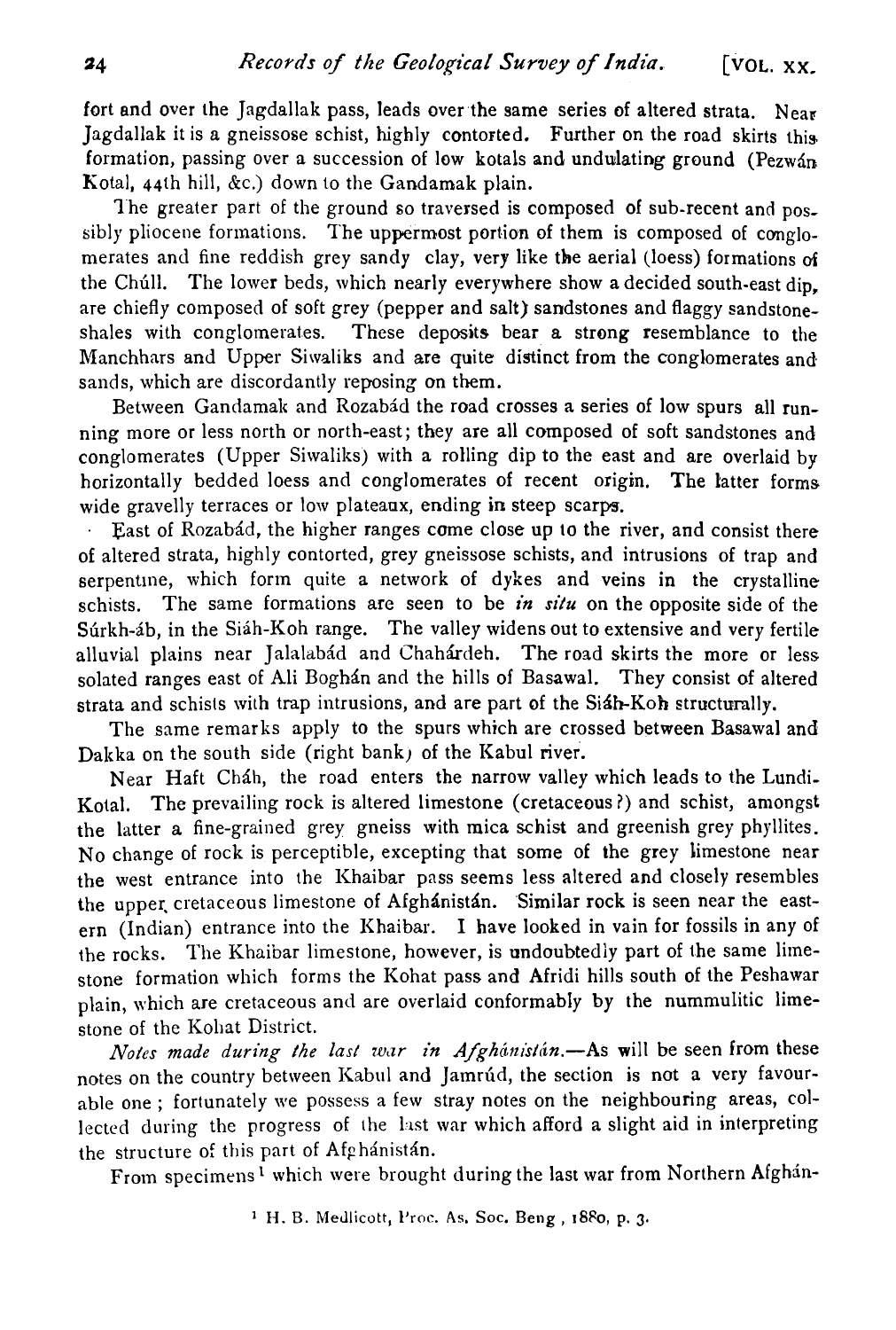istán, it appears that the north side of the Sikaram in the Saféd Koh range is composed of transition rocks, amongst which magnesian and calcareous beds pretlominate.

From the western flank of the same hill and from an elevation of about 10,000 feet, Dr. Aitchison brought specimens of unaltered shales with fucoid markings. **A**  similar rock is in situ on the south side of the peak. From the Shalinar stream, east side of the Paiwar Kotal, a pebble of Lithodendron limestone was brought. The latter is possibly of carboniferous age. It would appear then that beds of palæozoic age accompanied possibly by older mesozoic strata exist in the Saféd Koh range and form the highest part of it. Pebbles of paleozoic rocks, probably of carboniferous age, have been found by Major N. Vicary <sup>1</sup> near the Khaibar mouth near Jamrúd and both the locality last named and the Sikaram beds seem **to** belong to onc belt of palæozoic strata, of which the Attock section is the eastern continuation.

The group of altered rocks between Jagdallak, Gandamak, and Ali Boghán may be outliers of the same formation.

*Glacial. Recent formations.*-In my former paper,<sup>2</sup> I had occasion to mention some of the deposits and traces of former glaciers in Afghan-Turkistan. Since then I have seen by far the most perfect instances of recent glacial action, when crossing the Hindu Kdsh by the Chahirdar pass in October 1886. The road which leads from Chápdarra camping ground on the north side of the Hindu Kush to the top of the pass ascends a narrow straight valley, bounded on each side by steep cliffs, some of them crowned with perpetual snow. The bottom of the valley itself is greatly choked and partially filled with debris, which might be simply the detritus from the hillsides. Large cones and fans of fragmentary material descend from each small ravine on both sides. So far only the configuration of the valley, its nearly straight course and absence of larger side streams, mould suggest the former presence of glaciers. But on reaching an elevation of **12,ooo** feet, one suddenly comes to a huge mass of debris, which closely resembles the recent accumulations near the lower end of a glacier. Large blocks, some of them of immense dimensions, are loosely mingled with angular fragments of every size and the whole is arranged like a dam across the valley. The hillsides (gneiss) are polished and grooved and the blackened surfaces glisten and shine in the distance like metal. All the larger blocks show extensive grooving and deep ice-scratches on their polished sides. This mass of debris lies at the base of a terrace filling the valley. The former glacier, of which this is the end moraine, was on the upper and raised portion of the valley. The latter bears the remarkable appearance of an ice-worn trough ; it is wider than the valley below, and its base is now partially filled by finer debris, through which a small stream winds its way amidst a series of swampy pools. It is within the area of perpetual snow and the latter with frozen patches of ice lies on the hillsides and in sheltered depressions.

The valley looks as if the glacier had only quite recenlly left it. Moraines and glacial silt still lie as they were deposited. The head and catchment area of the valley close to the top of the pass (14,100 feet) is still rather thickly covered with frozen snow.

**On** the Geology of **the** Upper **Punjab and Peshawar, Quart. Journ. Geol. Soc., VII, p. 38.** 

**a** Rec., Vol. XIX, p. 263.